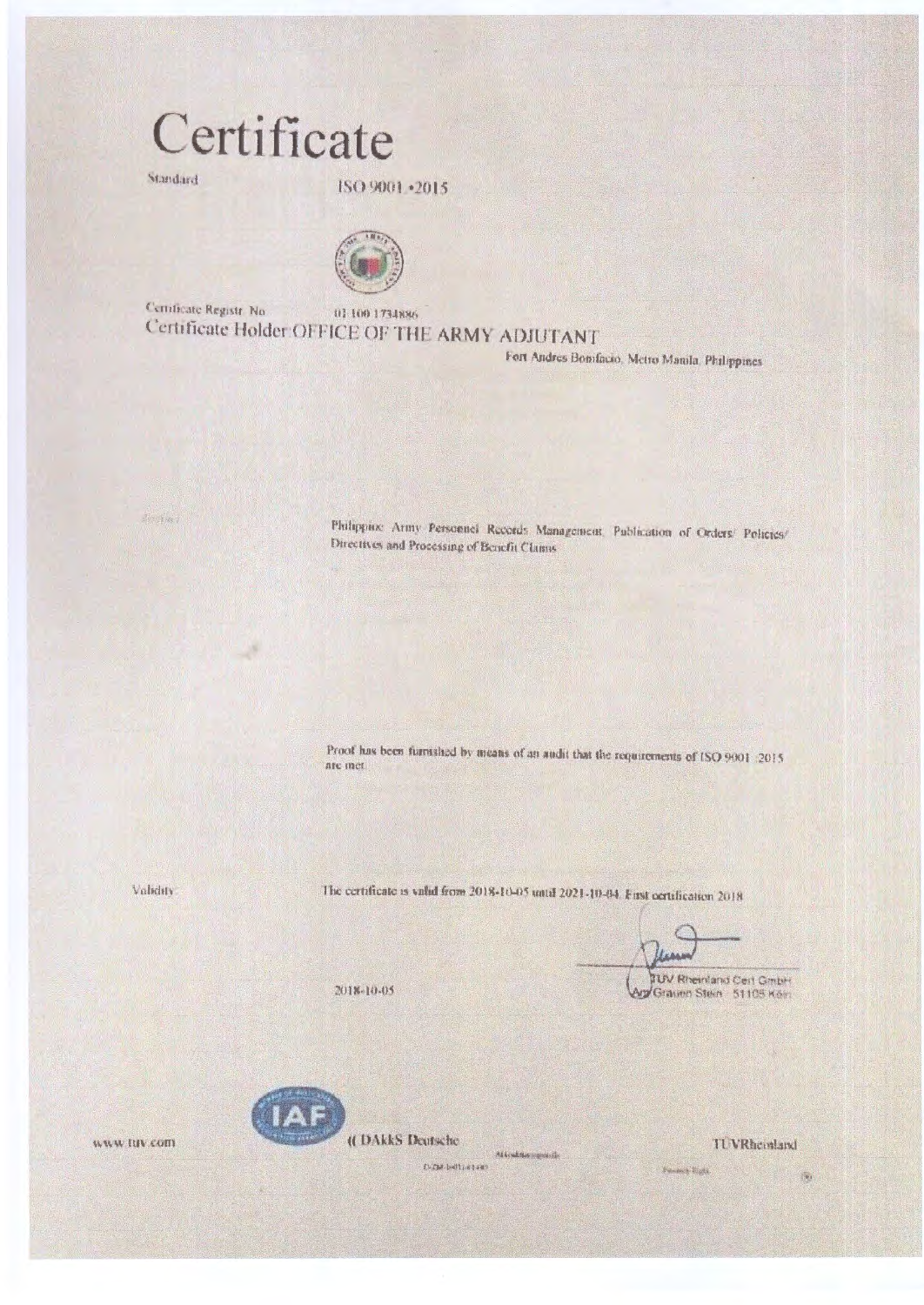

## **CERTIFICATE**

**The Certification Body** of TÜV SÜD Asia Pacific TÜV SÜD Group

certifies that



## **Army Personnel Management Center APMC, Fort Andres Bonifacio** PH - 1403 Taguig City

including the sites and scope of certification see enclosure

> has established and applies a Quality Management System.

An audit was performed, Report No. 724612440. Proof has been furnished that the requirements according to

ISO 9001:2015

are fulfilled. The certificate is valid from 2020-02-04 until 2023-02-03. Certificate Registration No.: TÜV SÜD PSB-PH 100 01 0033 2020-02-04

Certification Body V SÚD Philippines, Inc. **TÚV SÚD Group** 



TÜV SÜD PSB Philippines Inc @ Unit 1808 The Orient Square Building F. Ortigas Jr. Ave. Ortigas Center @ Pasig City 1605

Page 1 of 2

OOS ANT QUE ANT QUE ANT QUE ANT QUE ANT QUE ANT QUE ANT QUE ANT QUE ANT QUE ANT QUE ANT QUE ANT QUE ANT QUE ANT

FICAT

CERTI

 $\bullet$ 

CADO

 $\overline{\overline{\mathbf{u}}}$ 

CERTI

٠

РТИФИКАТ

 $\overline{\mathbf{u}}$  $\ddot{\mathbf{c}}$ 

٠

M) 綿

XD.

R)<br>Mà

۰

**LE**<br>CATE

**CERTIFI** 

FIKAT +

ERTIF

 $\overline{\mathbf{N}}$ 

 $TUV$ <sup>8</sup>